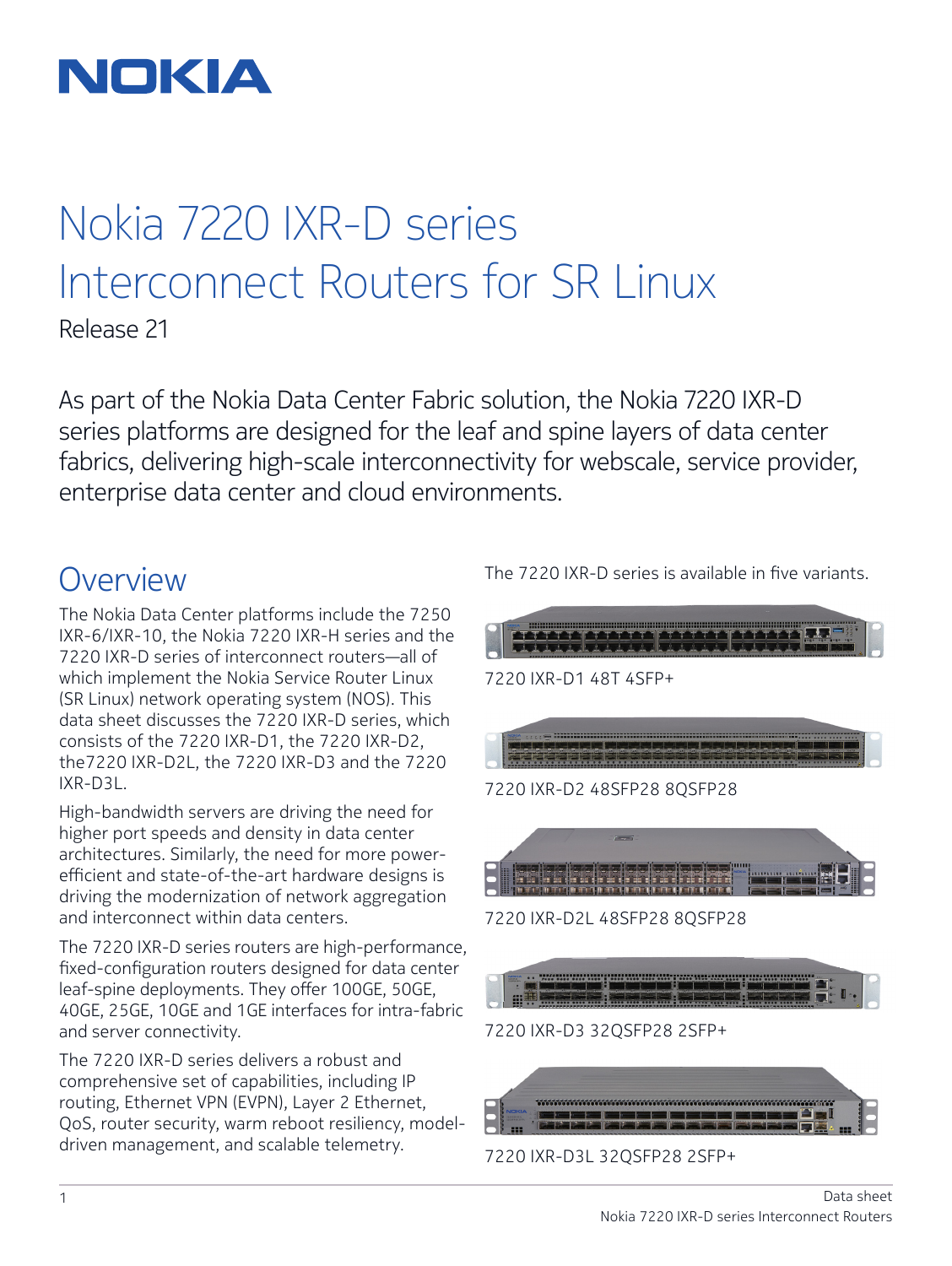

#### **7220 IXR-D1 48T 4SFP+**

The 7220 IXR-D1 is 1 RU high with a system capacity of 176 Gb/s HD. It is equipped with 48 10/100/1000 Mb/s RJ45 ports and 4 SFP+ ports.

The SFP+ ports include hardware support for native 10GE speeds. The 7220 IXR-D1 is optimized for leaf-spine designs, which require server connectivity at 1GE speeds.

The 7220 IXR-D1 supports two power supplies with 1+1 redundancy using either AC or DC

power options. The system supports both frontto-back and back-to-front airflow configuration with 3 N+1 hot-swappable fans.

#### **7220 IXR-D2 48SFP28 8QSFP28 7220 IXR-D2L 48SFP28 8QSFP28**

The 7220 IXR-D2 platforms are 1 RU high with a system capacity of 4.0 Tb/s HD. They are equipped with 48 25GE SFP28 ports and 8 100GE QSFP28 ports.

The 7220 IXR-D2L platforms are 1 RU high with a system capacity of 4.0 Tb/s HD. They are equipped with 48 25GE SFP28 ports, 8 100GE QSFP28 ports and 2 10GE SFP+ ports.

All QSFP28 ports include hardware support for native 100GE and 40GE speeds. The QSFP28 ports also include hardware support for breakout options for 50GE, 25GE and 10GE speeds.

The SFP28 ports include hardware support for native 25GE,10GE and 1GE speeds. These port options provide high-performance intra-fabric uplinks, storage and server connectivity.

The 7220 IXR-D2L and 7220 IXR-D2 platforms support two power supplies with 1+1 redundancy using either AC or DC power options.

The 7220 IXR-D2L platform supports front-to-back airflow configuration with 6 N+1 hot-swappable fans. The 7220 IXR-D2 platform supports both front-to-back and back-to-front airflow configuration with 4 N+1 hot-swappable fans.

#### **7220 IXR-D3 32QSFP28 2SFP+ 7220 IXR-D3L 32QSFP28 2SFP+**

The 7220 IXR-D3 and 7220 IXR-D3L platforms are 1 RU high with a system capacity of 6.4 Tb/s HD. They are equipped with 32 100GE QSFP28 ports and 2 SFP+ ports.

All QSFP28 ports include hardware support for native 100GE and 40GE speeds. The QSFP28 ports also include hardware support for breakout options for 50GE, 25GE and 10GE speeds. The SFP+ ports include hardware support for native 10GE speeds. These port options provide exceptional flexibility in a variety of leaf or spine deployment configurations.

The 7220 IXR-D3 and 7220 IXR-D3L platforms support two power supplies with 1+1 redundancy using either AC or DC power options.

The 7220 IXR-D3L platform supports front-to-back airflow configuration with 6 N+1 hot-swappable fans. The 7220 IXR-D3 platform supports both front-to-back and back-to-front airflow configuration with 5 N+1 hot-swappable fans.

### Nokia Service Router Linux (SR Linux)

Nokia Service Router Linux (SR Linux) is a Linux® based open, extensible and resilient NOS that enables scalability, flexibility and efficiency in data center and cloud environments. The Nokia 7220 IXR-D series implements Nokia SR Linux.

SR Linux is a key component of the Nokia Data Center Fabric solution, which also includes the Nokia Fabric Services Platform and the Nokia Data Center platforms.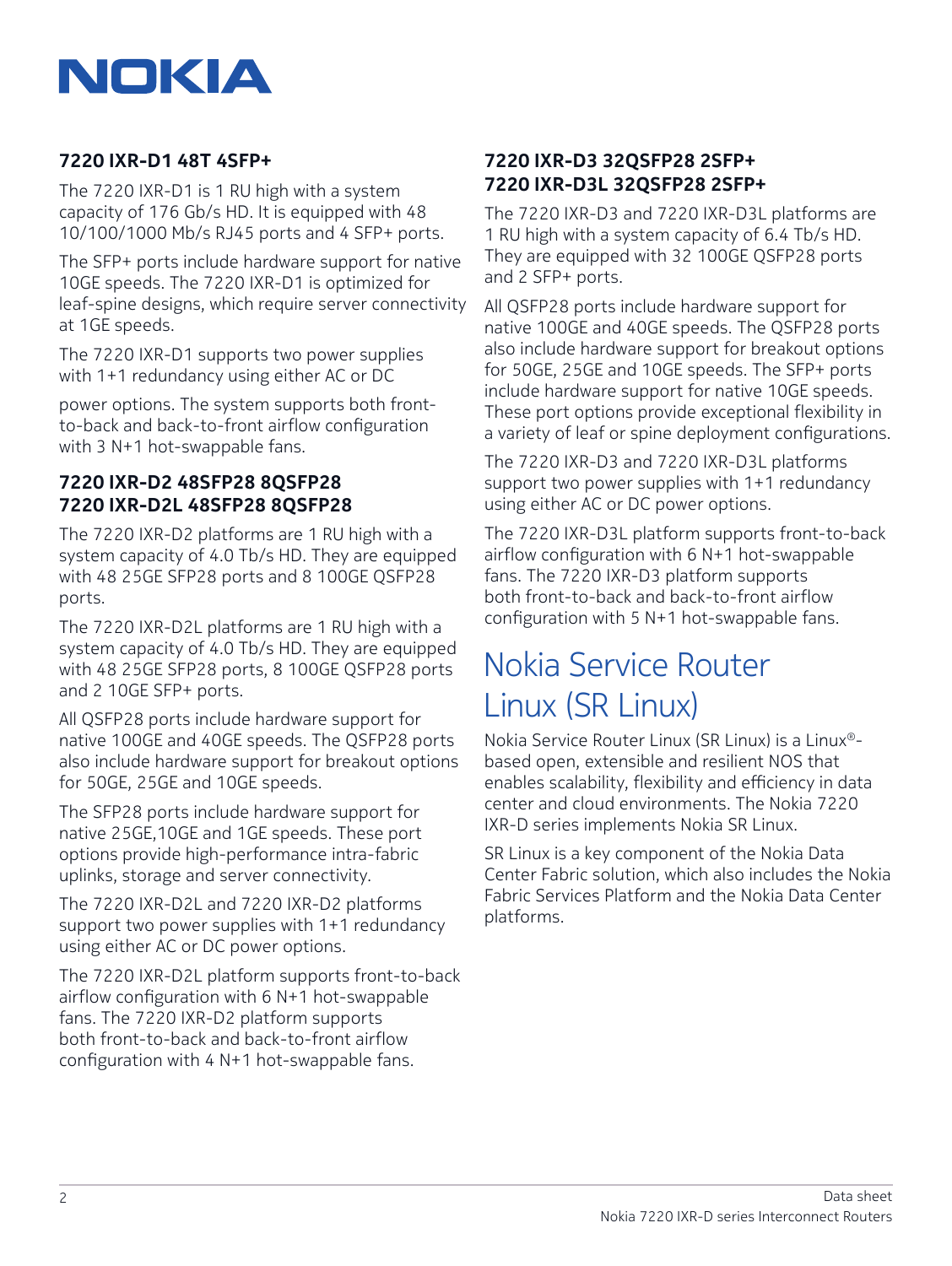

#### **Ground-up, model-driven architecture delivers extensibility**

In cloud-scale data center networks, the primary challenges are scalability and/or ease of operations. SR Linux is designed, from the ground up, with a management architecture that meets the demands of a model-driven world where visibility—and the scalability and granularity of that visibility—are paramount.

SR Linux features a completely model-driven architecture for flexible and simplified management and operations. SR Linux delivers an extensible and open infrastructure that allows applications to define and declare their own schemas, enabling the retrieval of fine-grained system state and setting of configuration.

#### **Modular, state-sharing architecture**

SR Linux uses an unmodified Linux kernel as the foundation on which applications share state via a publish/subscribe (pub/sub) architecture. The Nokia pub/sub architecture is implemented using generalized Remote Procedure Call (gRPC), protocol buffers (protobufs) and the Nokia Impart Database (IDB).

The Nokia IDB is a lightweight database that is optimized to handle high volumes of messages while protecting against any one application slowing down the whole system.

#### **Field-proven protocol stacks**

SR Linux leverages field-proven protocol stacks from the Nokia Service Router Operating System (SR OS), which has a strong pedigree in IP routing.

Webscale, service provider and enterprise data centers are increasingly adopting leaf-spine fabric designs using enhanced IP routing with Multiprotocol-Border Gateway Protocol (MP-BGP), EVPN and Virtual Extensible LAN (VXLAN) protocols. By using field-proven protocol stacks, data center operators can immediately benefit from the stability, scalability and interoperability of a resilient NOS.

#### **Superior CLI programmability and integration of third-party applications**

Operators can leverage command line interface (CLI) plugins to completely customize the way the CLI operates, plugging in Linux commands or pulling the state/configuration from various locations, combining them with system state/configuration to allow advanced logic.

SR Linux allows third-party applications to be fully integrated into the system and given all the same benefits as Nokia applications. This includes consistent configuration via YANG, telemetry support, life cycle management and visibility of system resources.

SR Linux offers a state-of-the-art NetOps Development Kit (NDK) for data center teams to develop new applications and operational tools in the language of their choice with deep programmatic access to, and control of, the entire system.

## Nokia Fabric Services System

The Nokia Fabric Services System is a declarative, intent-based automation and operations toolkit that delivers agile and scalable network operations for data center and cloud environments.

#### **Scalable automation for all phases of data center fabric operations**

The Fabric Services System implements intentbased approaches to simplify all phases of data center fabric operations, including Day 0 design, Day 1 deployment and Day 2+ configuration, operation, measurement and analysis.

The system uses the Kubernetes framework and benefits from an established open platform instead of reinventing key platform components. All fabric services use a distributed microservices approach, allowing Nokia to deliver a true cloudnative platform for automation and operations.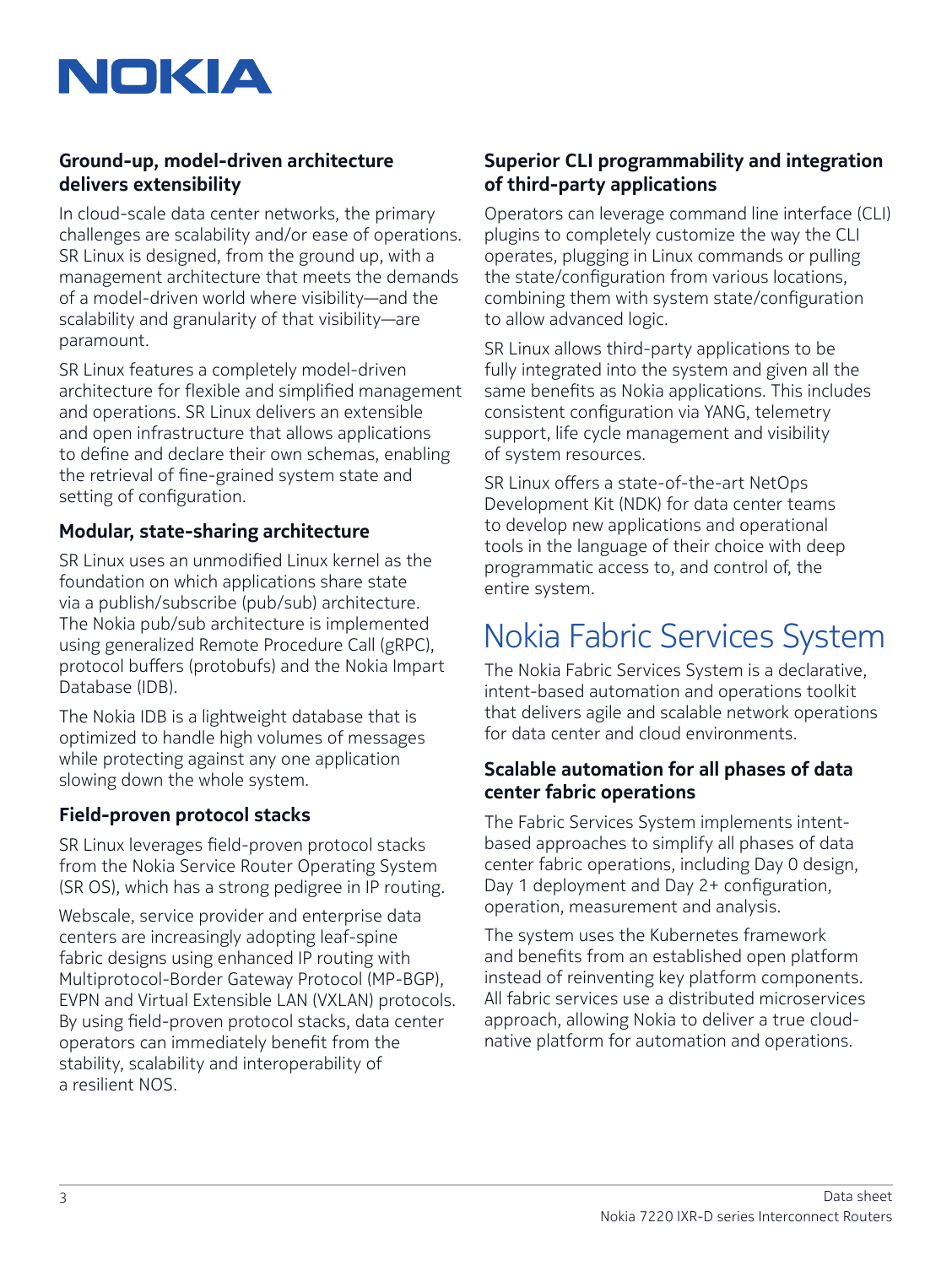

#### **Digital Sandbox**

The Fabric Services System delivers a cloud-native Digital Sandbox that is a true emulation of a single data center router as a containerized SR Linux (cSR Linux) instance and a fabric of multiple cSR Linux instances. The Digital Sandbox as an operational tool is capable of emulating a data center fabric, application workloads and external BGP speakers.

#### **Setting up the data center fabric with intentbased approaches**

The Fabric Services System allows operators to represent the design and configuration of the data center fabric in an intent-based, declarative way. This approach provides a strong NetOps foundation that leverages DevOps principles and fits into the bigger movement toward infrastructure as code (IaC).

Design intent, fabric intent and workload intent can be validated on the Fabric Services System Digital Sandbox, allowing operations teams to manage the risk of a change confidently and quickly. The Digital Sandbox allows the operator to first try out the changes, perform detailed validations and then apply the changes to the production network.

#### **Fabric operations**

After the data center fabric is designed and deployed, the Day 2+ operations phase begins. Because new workloads can still be created during this phase, workload intent can also be leveraged here. Other types of intent are also supported in this phase, including design intent, maintenance intent, topology intent and deviation intent. These intents allow the network operator to define, in an abstract manner, the desired end state of the fabric.

The Fabric Services System combines design intent with all the telemetry data collected from the fabric and presents the data in a context relevant to the operational task. These contextual views combined with the Digital Sandbox enable the operations team to deliver agility with confidence and removes the barriers between cross-functional teams.

#### **Fabric integrations**

The Fabric Services System enables a flexible, cloudnative approach for external integrations, resulting in faster, customized integration in customer environments. The system can be integrated with compute virtualization, storage solutions, in-house operational tools and cloud environments.

The cloud-native integration model enables data center teams to develop their integrations in a loosely coupled manner that fits into a standard Kubernetes framework.

## Software features

The 7220 IXR-D series supports, but is not limited to, the following SR Linux software features.

For additional details about SR Linux, including NOS architecture and differentiators, see the [Nokia Service Router Linux data sheet.](https://onestore.nokia.com/asset/i/207598)

#### **Open Linux support**

- Support for unmodified Linux kernel
- Access to Linux tools, patching and packaging
- Containerized SR Linux
- Linux control groups (cgroupsv2)

#### **Layer 2 features**

- Dot1q and untagged sub-interfaces
- Ethernet IEEE 802.1Q (VLAN) with support for jumbo frames
- Link aggregation: Link Aggregation Group (LAG) and Link Aggregation Control Protocol (LACP)
- Link Layer Discovery Protocol (LLDP) on all interfaces
- MAC storm control
- Media access control (MAC) loop prevention
- Virtual routing and forwarding (VRF): MAC-VRF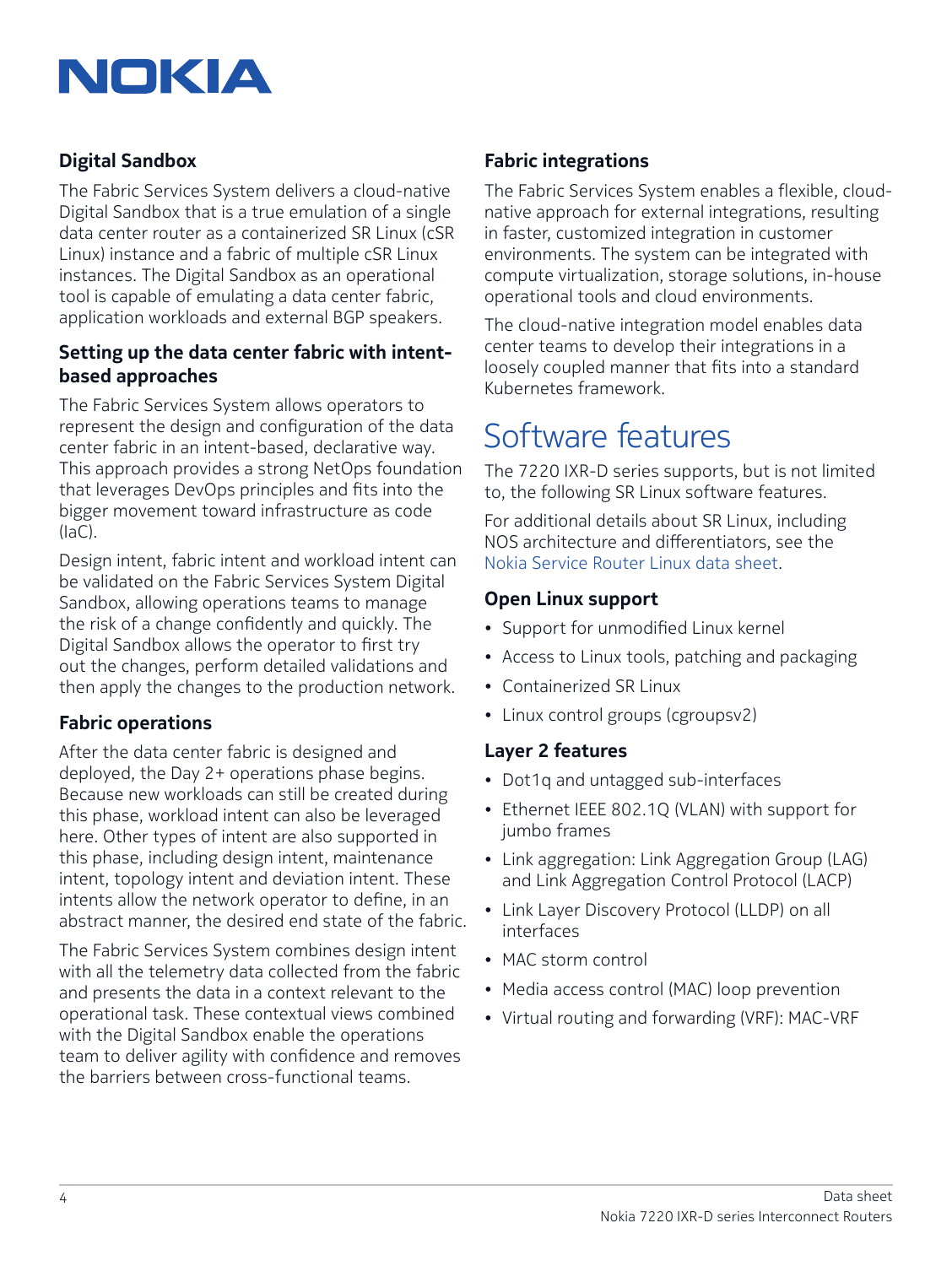

#### **Layer 3 features**

- IPv4/v6 routing
- BGP with iBGP/eBGP: Support for IPv4/v6, including:
	- Core Prefix independent convergence
	- 4-byte autonomous system number
	- Route reflector
	- Dynamic BGP
	- eBGP multi-hop
- $•$  IS-IS  $v4/v6$
- OSPFv2 and OSPFv3
- Static routes for IPv4/v6
- Equal cost multi-path with consistent and resilient hashing and configurable hash fields
- IPv6 flow label hashing
- VRF: Multiple VRF support
- Maintenance modes
- Bi-directional forwarding detection (BFD), micro BFD (mBFD)
- Interfaces: Loopback interfaces, Integrated Routing and Bridging (IRB)
- Routing policy: Layer 3/Layer 4 access control list (ACLs) with validation; accept, reject and log actions

#### **Network virtualization1**

- EVPN with VXLANv4 encapsulation
- EVPN Layer 2 and Layer 3 connectivity
- EVPN all-active multi-homing; single active multi-homing for Layer 2 and Layer 3
- EVPN host route mobility
- Provider edge customer edge (PE-CE) BGP path attribute propagation in EVPN

#### **QoS**

- Intelligent packet classification, including IPv4, IPv6 match-criteria-based classification
- Queuing/scheduling:
	- Strict priority
	- Weighted Round Robin (WRR)
	- Weighted Random Early Detection (WRED)
	- Explicit Congestion Notification (ECN)
- QoS classification based on DiffServ Code Point (DSCP)

#### **System management and automation**

- Native model-driven architecture, configuration candidates, exclusive mode, checkpoints, rollbacks
- Management interfaces: gNMI, JSON, CLI (transactional, Python CLI, CLI plugins)
- Per-user configurable options for CLI
	- Local Authentication, Authorization and Accounting (AAA) with Role Based Access Control (RBAC)
	- Terminal Access Controller Access Control System (TACACS+) AAA via privilege levels
- Access to common Linux utilities: Bash, cron, and Python
- Telemetry:
	- Subscription-based telemetry for modeled data structures, either changed or sampled
	- sFlow
	- Logging infrastructure
- Python-based Zero Touch Provisioning (ZTP)
- Address management: Dynamic Host Configuration Protocol (DHCP) v4/v6 relay
- DHCP v4/v6 server with static allocations
- Interactive mirroring
- Unified Forwarding Tables (UFT) profiles

<sup>1</sup> Supported on Nokia 7220 IXR D2, D2L, D3 and D3L platforms.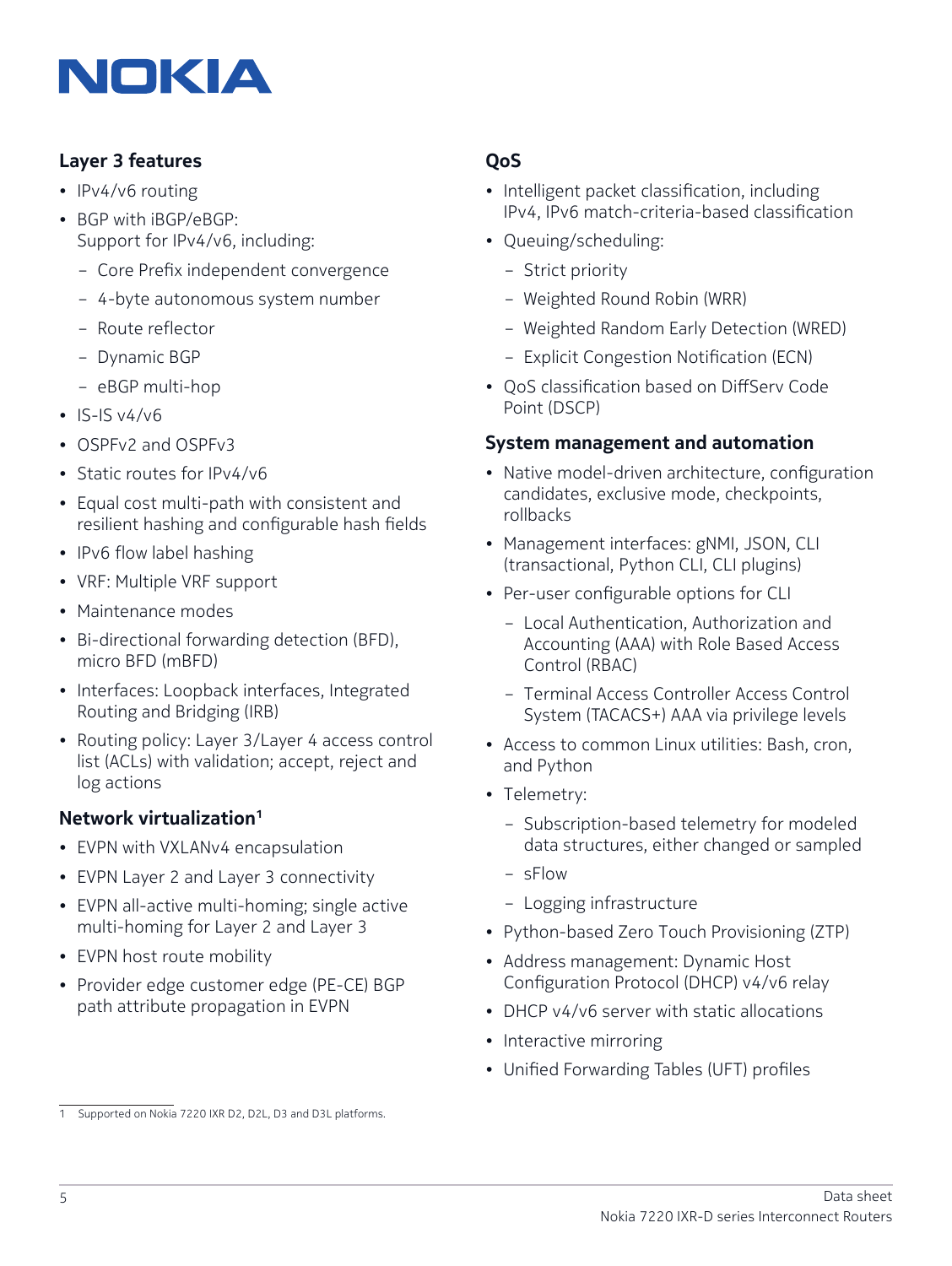## NOKIA

- NDK:
	- gRPC and protobuf-based interface for tight integration
	- Leverages SR Linux model-driven architecture
	- Direct access to other application functionality, e.g., forwarding information base (FIB), Link LLDP and BFD
	- Native support for streaming telemetry

#### **Resiliency**

- Support for redundant fan and power configurations in data center hardware platforms
- Support for hot-swappable, redundant control and fabric modules
- Warm reboot<sup>2</sup> to perform soft reset or trigger an in-service software upgrade (ISSU)
	- Nonstop forwarding (NSF)
	- Graceful restart client for BGPv4/v6

Technical specifications

#### **Security**

- Distributed and aggregated ACLs and policers for control and management plane
- Mirroring from interface/sub-interface or ingress ACL
- Mirroring to Switch Port Analyzer<sup>3</sup> (SPAN) and Encapsulated Remote SPAN (ERSPAN)
- IPv6 Router Advertisements (RA) guard

### Learn more

To learn more about the Data Center Switching Fabric solution, see the [web page](https://www.nokia.com/networks/solutions/data-center-switching-fabric/)

| <b>Feature</b>                                  | 7220 IXR-D1        | 7220 IXR-D2<br>7220 IXR-D2L | 7220 IXR-D3<br>7220 IXR-D3L |
|-------------------------------------------------|--------------------|-----------------------------|-----------------------------|
| System throughput<br>Half duplex (HD)           | $176$ Gb/s         | $4.0$ Tb/s                  | $6.4$ Tb/s                  |
| Ports                                           | $\bullet$ 4 x SFP+ | 7220 IXR-D2                 | • 32 x QSFP28/QSFP+         |
|                                                 | $-48 \times RJ45$  | • 8 x QSFP28/QSFP+          | $\bullet$ 2 x SFP+          |
|                                                 |                    | • 48 x SFP28                |                             |
|                                                 |                    | 7220 IXR-D2L                |                             |
|                                                 |                    | • 8 x QSFP28/QSFP+          |                             |
|                                                 |                    | • 48 x SFP28                |                             |
|                                                 |                    | $\cdot$ 2 x SFP+            |                             |
| Hardware support<br>(maximum ports per chassis) |                    |                             |                             |
| 100GE                                           | Not applicable     | 8                           | 32                          |
| 50GE*                                           | Not applicable     | 16                          | 64                          |
| 40GE                                            | Not applicable     | 8                           | 32                          |
| 25GE                                            | Not applicable     | 48                          | 128                         |

<sup>2</sup> Supported on Nokia 7220 IXR D2, D2L, D3 and D3L platforms.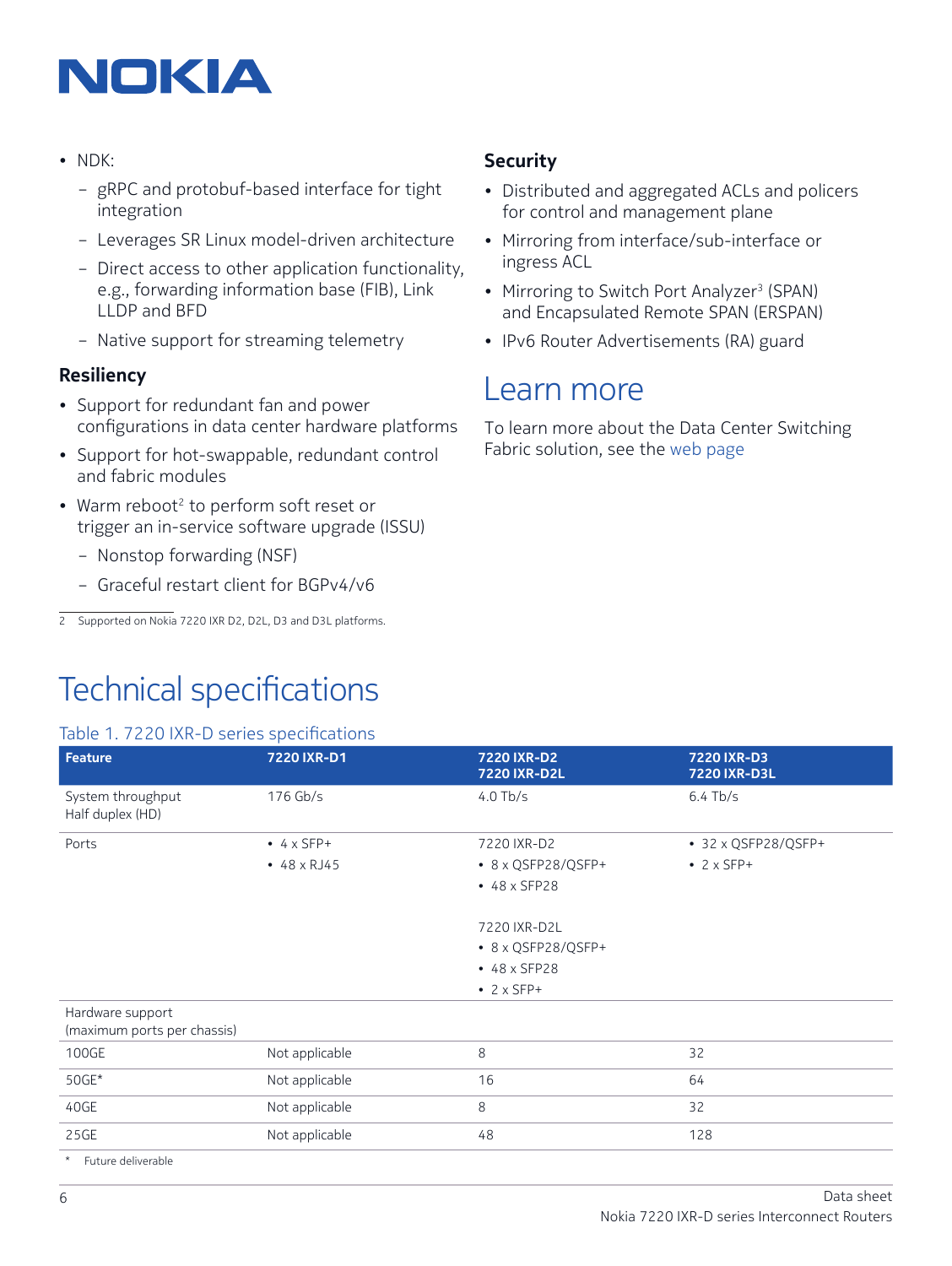## **NOKIA**

| <b>Feature</b>               | 7220 IXR-D1                                                                                                                                 | 7220 IXR-D2<br><b>7220 IXR-D2L</b>                                                                                                                          | 7220 IXR-D3<br><b>7220 IXR-D3L</b>                                                                                                                          |
|------------------------------|---------------------------------------------------------------------------------------------------------------------------------------------|-------------------------------------------------------------------------------------------------------------------------------------------------------------|-------------------------------------------------------------------------------------------------------------------------------------------------------------|
| 10GE                         | 4                                                                                                                                           | • 7220 IXR-D2: 48                                                                                                                                           | 130                                                                                                                                                         |
|                              |                                                                                                                                             | • 7220 IXR-D2L: 50                                                                                                                                          |                                                                                                                                                             |
| 1GE SFP                      |                                                                                                                                             | • 7220 IXR-D2: 48                                                                                                                                           |                                                                                                                                                             |
|                              |                                                                                                                                             | • 7220 IXR-D2L: 50                                                                                                                                          |                                                                                                                                                             |
| 1000/100/10                  | 48                                                                                                                                          |                                                                                                                                                             |                                                                                                                                                             |
| Management ports             | 1x 1000BASE-T                                                                                                                               | 1x 1000BASE-T                                                                                                                                               | 1x 1000BASE-T                                                                                                                                               |
| USB ports                    | 1x USB2.0                                                                                                                                   | 2x USB2.0                                                                                                                                                   | 1x USB2.0                                                                                                                                                   |
| Console port                 | 1x RJ45                                                                                                                                     | 1x RJ45                                                                                                                                                     | 1x RJ45                                                                                                                                                     |
| Processor                    | $4$ -core x 86                                                                                                                              | $4$ -core $\times 86$                                                                                                                                       | $4$ -core $\times 86$                                                                                                                                       |
| Power supplies               | 1+1 redundant AC or -48V DC<br>• 240W AC                                                                                                    | 1+1 redundant AC or -48V DC                                                                                                                                 | 1+1 redundant AC or -48V DC                                                                                                                                 |
|                              | • 550W DC                                                                                                                                   | 7220 IXR-D2                                                                                                                                                 | 7220 IXR-D3                                                                                                                                                 |
|                              |                                                                                                                                             | • 650W AC                                                                                                                                                   | • 650W AC                                                                                                                                                   |
|                              |                                                                                                                                             | • 800W DC                                                                                                                                                   | • 800W DC                                                                                                                                                   |
|                              |                                                                                                                                             | 7220 IXR-D2L                                                                                                                                                | 7220 IXR-D3L                                                                                                                                                |
|                              |                                                                                                                                             | • 650W AC                                                                                                                                                   | • 650W AC                                                                                                                                                   |
|                              |                                                                                                                                             | • 650W DC                                                                                                                                                   | • 650W DC                                                                                                                                                   |
| Hot-swappable power supplies | Yes                                                                                                                                         | Yes                                                                                                                                                         | Yes                                                                                                                                                         |
| Fan modules                  | • 3 fans, N+1 redundant                                                                                                                     | 7220 IXR-D2                                                                                                                                                 | 7220 IXR-D3                                                                                                                                                 |
|                              | • Front-to-back or back-to-                                                                                                                 | • 4 fans, N+1 redundant                                                                                                                                     | • 5 fans, N+1 redundant                                                                                                                                     |
|                              | front airflow                                                                                                                               | • Front-to-back or back-to-<br>front airflow                                                                                                                | • Front-to-back or back-to-<br>front airflow                                                                                                                |
|                              |                                                                                                                                             | 7220 IXR-D2L                                                                                                                                                | 7220 IXR-D3L                                                                                                                                                |
|                              |                                                                                                                                             | • 6 fans, N+1 redundant                                                                                                                                     | • 6 fans, N+1 redundant                                                                                                                                     |
|                              |                                                                                                                                             | • Front-to-back or back-to-<br>front* airflow                                                                                                               | • Front-to-back or back-to-<br>front* airflow                                                                                                               |
| Hot-swappable fan modules    | Yes                                                                                                                                         | Yes                                                                                                                                                         | Yes                                                                                                                                                         |
| Dimensions                   | • Height: 4.35 cm (1.75 in); 1 RU<br>• Width: 43.85 cm (17.26 in)<br>• Depth: 46 cm (18.11 in)<br>• Fits in standard 19-in<br>mounting rack | 7220 IXR-D2<br>• Height: 4.35 cm (1.75 in); 1 RU<br>• Width: 43.85 cm (17.26 in)<br>• Depth: 46 cm (18.11 in)<br>• Fits in standard 19-in<br>mounting rack  | 7220 IXR-D3<br>• Height: 4.35 cm (1.75 in); 1 RU<br>• Width: 43.85 cm (17.26 in)<br>• Depth: 46 cm (18.11 in)<br>• Fits in standard 19-in<br>mounting rack  |
|                              |                                                                                                                                             | 7220 IXR-D2L<br>• Height: 4.35 cm (1.75 in); 1 RU<br>• Width: 43.85 cm (17.26 in)<br>• Depth: 55 cm (21.65 in)<br>• Fits in standard 23-in<br>mounting rack | 7220 IXR-D3L<br>• Height: 4.35 cm (1.75 in); 1 RU<br>• Width: 43.85 cm (17.26 in)<br>• Depth: 55 cm (21.65 in)<br>• Fits in standard 23-in<br>mounting rack |
| 4-post mounting              | Yes; rail kit option                                                                                                                        | Yes; rail kit option                                                                                                                                        | Yes; rail kit option                                                                                                                                        |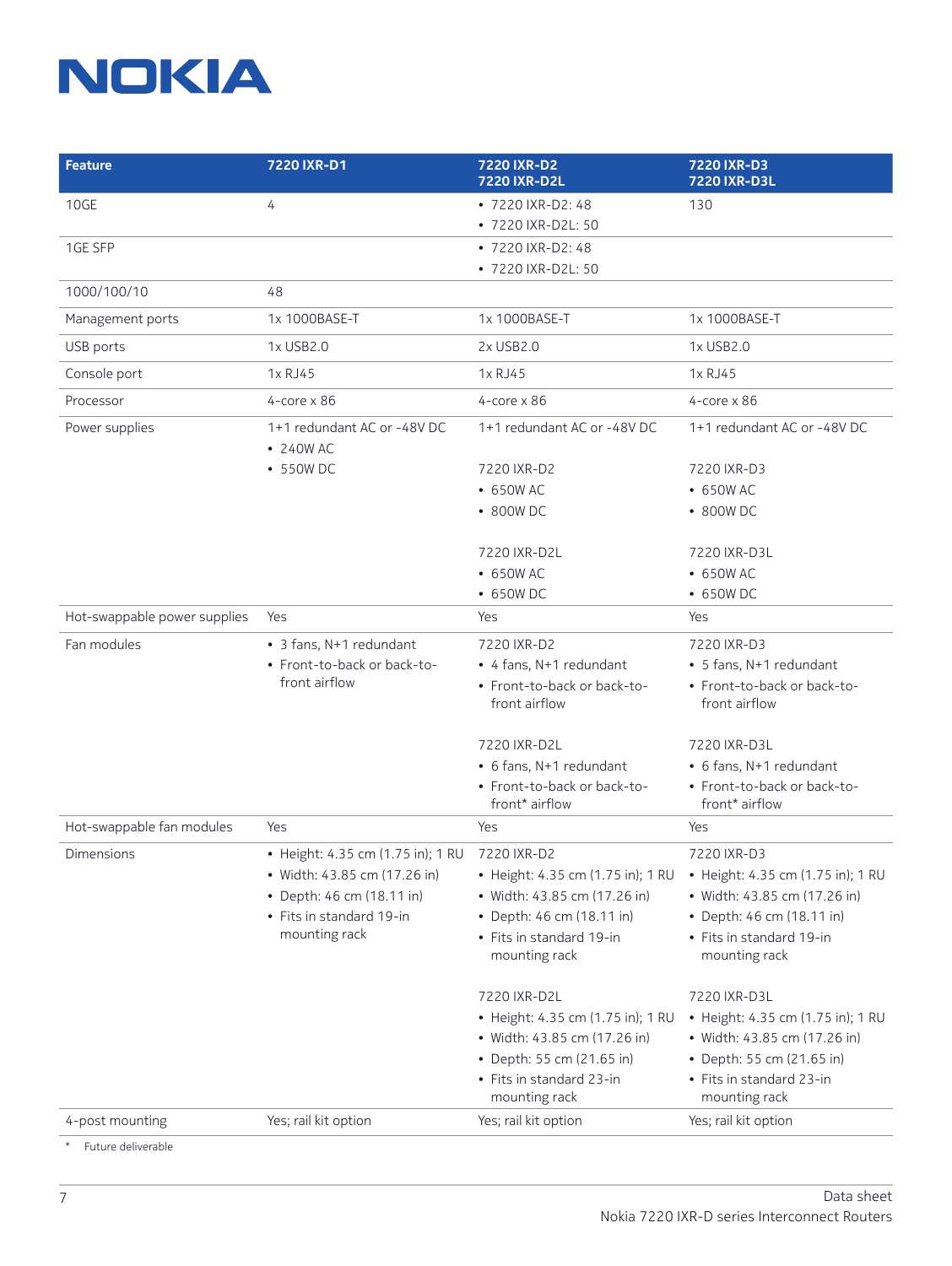# NOKIA

| Feature                                   | 7220 IXR-D1                                                               | 7220 IXR-D2<br><b>7220 IXR-D2L</b>                                        | 7220 IXR-D3<br>7220 IXR-D3L                                               |
|-------------------------------------------|---------------------------------------------------------------------------|---------------------------------------------------------------------------|---------------------------------------------------------------------------|
| Discrete Trusted Platform<br>Module (TPM) | Yes                                                                       | Yes                                                                       | Yes                                                                       |
| Normal operating<br>temperature range     | 0°C to +40°C (32°F to +104°F)<br>sustained                                | 0°C to +40°C (32°F to +104°F)<br>sustained                                | 0°C to +40°C (32°F to +104°F)<br>sustained                                |
| Shipping and storage<br>temperature       | $-40^{\circ}$ C to 70 $^{\circ}$ C (-40 $^{\circ}$ F to 158 $^{\circ}$ F) | $-40^{\circ}$ C to 70 $^{\circ}$ C (-40 $^{\circ}$ F to 158 $^{\circ}$ F) | $-40^{\circ}$ C to 70 $^{\circ}$ C (-40 $^{\circ}$ F to 158 $^{\circ}$ F) |
| Normal humidity                           | 5% to 95%, non-condensing                                                 | 5% to 95%, non-condensing                                                 | 5% to 95%, non-condensing                                                 |

## Standards compliance<sup>3</sup>

#### **Environmental**

- ATT-TP-762004
- ETSI EN 300 019-2-1; Storage Tests
- ETSI EN 300 019-2-2; Transportation Tests
- ETSI EN 300 019-2-3; Operational Tests
- ETSI EN 300 753 Acoustic Noise (Class 3.2)
- GR-63 CORE Level 2
- GR-3160

#### **Safety**

- AS/NZS 60950.1
- AS/NZS 62368.1
- CB certificate with all National Deviations and/or other compliance certificates
- FDA CDRH 21-CFR 1040
- IEC/EN 60825-1
- IEC/EN 60825-2
- IEC/UL/CSA/EN/BS 60950-1
- IEC/UL/CSA/EN/BS 62368-1

- 3 System design intent is according to the listed standards. Refer to product documentation for detailed compliance status.
- 4 Partially compliant. Contact Nokia for compliance details.

### **Electromagnetic compatibility**

- AS/NZS CISPR32 Class A
- CISPR 24
- CISPR 35
- CISPR 32 Class ACNS 13438 Class A
- EN 55024
- EN 55032 Class A
- EN 55035
- ETSI EN 300 132-1
- ETSI EN 300 132-2
- ETSI EN 300 386
- FCC Part 15 Class A
- GR-1089 Core
- ICES-003 Class A
- IEC/EN 61000-3-2
- IEC/EN 61000-3-3
- IEC/EN 61000-4-2 ESD
- IEC/EN 61000-4-3 Radiated Immunity
- IEC/EN 61000-4-4 EFT
- IEC/EN 61000-4-5 Surge
- IEC/EN 61000-4-6 Conducted Immunity
- IEC/EN 61000-4-11 Voltage Interruptions
- IEC/EN 61000-6-2
- IEC/EN 61000-6-4
- $\cdot$  ITU-T K.20
- KCC Korea-Emissions & Immunity (in accordance KN32/KN35)
- VCCI Class A